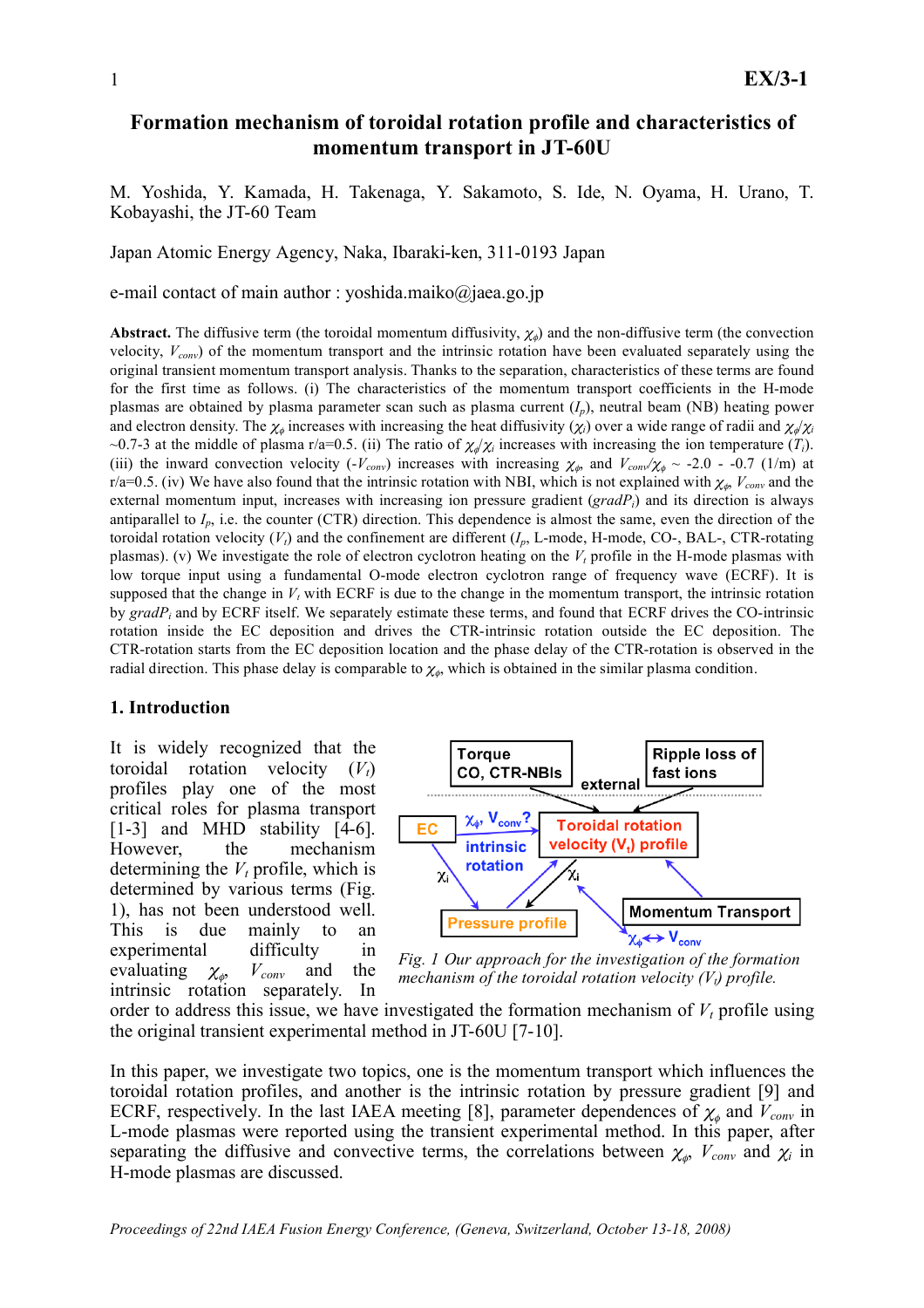Intrinsic toroidal plasma rotations generated by the plasma itself have recently become the subject of intense interest and investigation in the magnetically confined tokamak plasma research, since such an intrinsic rotation could dominate the total plasma rotation in future devices [11]. The worldwide progress in understanding the physics of momentum transport and rotation has been made experimentally [7-10, 12-19] and theoretically [20-24]. In this report, by separating the roles of external induced rotation and the intrinsic rotation on the measured  $V_t$  profiles using the original transient experiment method, we found the effect of plasma pressure on the intrinsic rotation in various confinement modes [9]. Concerning the toroidal rotation velocity with ECRF, it is supposed that the change in  $V_t$  is due to the change in (i) the momentum transport, (ii) the intrinsic rotation by the pressure gradient and (iii) the intrinsic rotation by ECRF itself. Because there was no experimental method to evaluate these factors separately, the formation mechanism of  $V_t$  profile with ECRF is not understood well. We define the  $V_t$  subtracted the change of  $V_t$  due to the momentum transport and gradP<sub>i</sub> from the measured  $V_t$  as an ECRF driven intrinsic, and have investigated the properties of the ECRF driven intrinsic rotation.

#### **2. Experiment**

Experiments were conducted in the JT-60U tokamak [25] where NBs of various injection geometries are installed. They consist of two tangential beams directing the same direction as that of the plasma current (CO-NBs), two tangential beams directing opposite to the plasma current (CTR-NBs) and seven near perpendicular (CO- and CTR-PERP) beams. For each of the CO and CTR direction, one of the tangential beams is almost on-axis deposition and the other is off-axis deposition, five of the PERP-NBs are almost on-axis deposition, and the others are off-axis. The injection angle of tangential beams is 36 degree and that of PERP-NBs is 75 degree with respect to the magnetic axis. The deuterium beam acceleration energy is about 85 keV, and the input power per injected unit is about 2 MW. Transient transport of toroidal momentum is demonstrated in the H-mode plasmas by using modulated injection of PERP-NBs, which enhances CTR rotation by the fast ion losses due to the toroidal field ripple in the peripheral region of the plasma [7]. The  $\chi_{\phi}$  and  $V_{conv}$  are evaluated from the toroidal momentum balance equation written as,

$$
m_i \frac{\partial n_i V_t}{\partial t} = -\nabla \cdot \left\{ -m_i \chi_\phi \frac{\partial n_i V_t}{\partial r} + m_i V_{conv} n_i V_t \right\} + S, \tag{1}
$$

where  $m_i$ ,  $n_i$ , M and S are the ion mass, the ion density, the toroidal momentum flux and the toroidal momentum source, respectively [8]. In this report, ions are defined as the main (deuterium) and impurity ions, assuming that the toroidal rotation velocities of the main ions are the same as that of the carbon impurity ions, which is measured by the charge exchange recombination spectroscopy (CXRS) [26]. The negative sign of  $V_t$  and positive sign of one designate CTR- (in the opposite direction to  $I_P$ ) and CO- (in the direction to  $I_P$ ) directed rotation, respectively. Plasma parameters such as the plasma current  $(I_p)$ , the neutral beam (NB) heating power ( $P_{ABS}$ ), the electron density ( $n_e$ ) and  $V_t$  are scanned in order to understand the characteristics of the momentum transport and the intrinsic rotation.

#### **3. Characteristics of Momentum Transport Coefficients**

In the last IAEA meeting [8], the characteristics of the momentum transport in L-mode plasmas are mainly discussed. In this section, the relations between  $\chi_{\phi}$ ,  $\chi_{i}$  and  $V_{conv}$  in H-mode plasmas are elucidated.

The momentum transport has a relation to the thermal ion heat transport as shown in Fig. 2. Figures 2(a)-2(c) shows the radial profiles of  $\chi_{\phi}$ ,  $V_{conv}$  and  $\chi_i$ , respectively, in an  $I_p$  scan for H-mode plasmas with low torque input. The toroidal magnetic field  $(B_T)$  also varies so that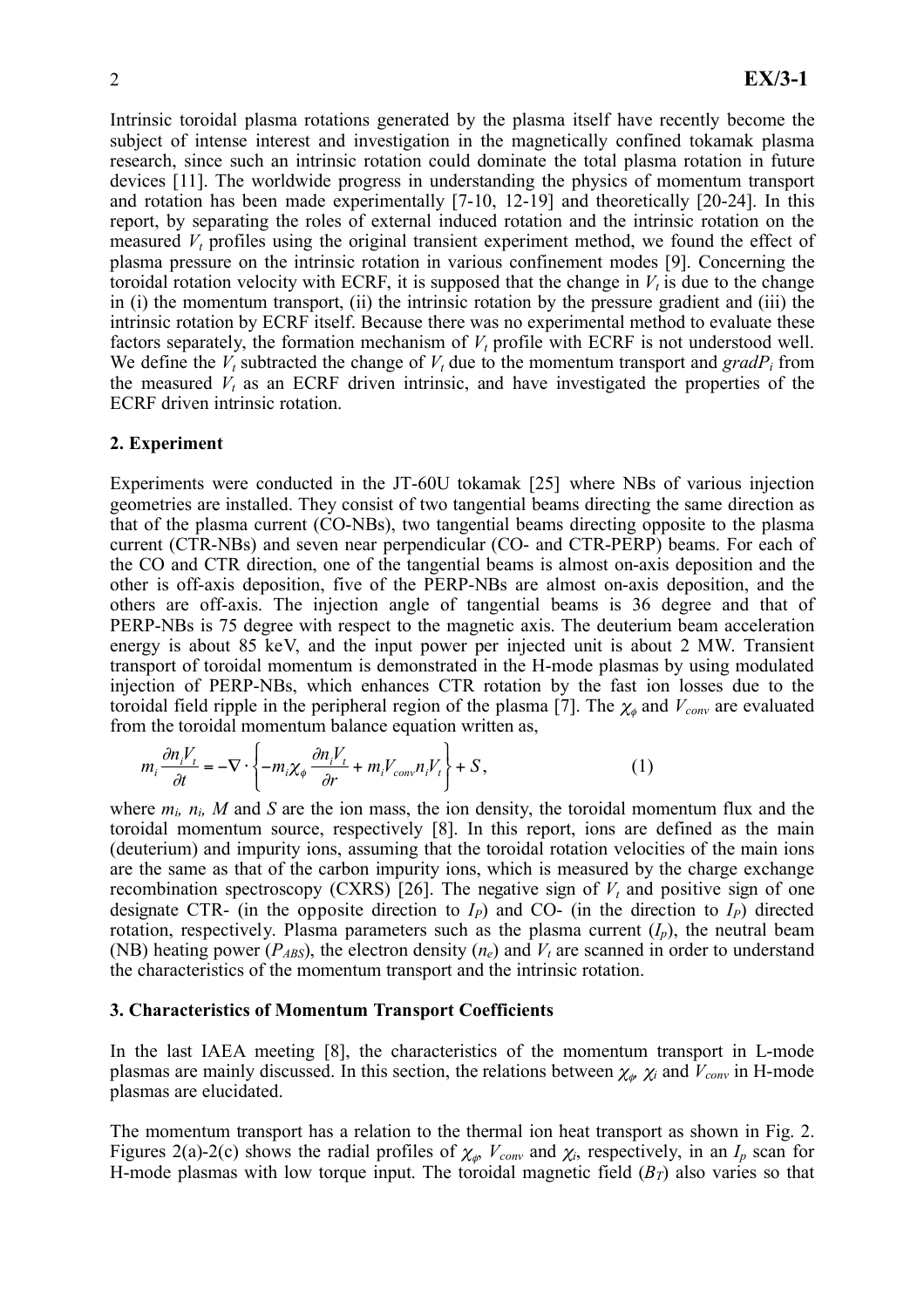the safety factor at 95% flux surface  $(q_{95})$  is the same value of 3.9  $(I_p/B_T=1.2/2.6, 1.5/3.3, 1.8/3.8)$ MA/T). For these plasmas, 2 units of CO tangential NB, 2 units of CTR tangential NB and 1-1.5 units of PERP-NBs are injected with *P<sub>ABS</sub>*=7.6-7.9 MW. The line averaged electron density  $(\bar{n}_e)$  increases with increasing  $I_p$  as  $\bar{n}_e$ =2.0-3.0x10<sup>19</sup> m<sup>-3</sup>. The plasma volume (*Vol.*), the elongation at separatrix  $(\kappa_x)$  and the triangularity at separatrix  $(\delta_x)$  are kept almost constant for this series of discharges  $(Vo\bar{l}$ =74 m<sup>3</sup>,  $K_x=1.36-1.37$ ,  $\delta_x = 0.34 - 0.35$ . The momentum diffusivity  $\chi_{\phi}$  decreases with increasing  $I_p$  over the whole radius. Such a dependence of  $\chi_{\phi}$  on  $I_p$  was observed in L-mode plasma [8]. Also  $\chi_i$  decreases with increasing  $I_p$ . The comparison of  $\chi_{\phi}$  and  $\chi_i$  for each  $I_p$  (1.2, 1.5 and 1.8 MA) in the region  $0.2 \le r/a \le 0.6$  is shown in Fig. 2(d). These traces come from the profiles shown in Figs.  $2(a)$  and  $2(c)$ , and the smaller values of  $\chi_{\phi}$  correspond to data in the inner region. One can see that  $\chi_{\phi}$  increases with increasing  $\chi_i$  over a wide range of radii for each discharge.

The relations between  $\chi_{\phi}$  and  $\chi_i$  in H-mode plasmas is elucidate at constant  $I_p$  of 1.2 MA. NB heating power and electron density scans are carried out under otherwise similar conditions  $(B_T=2.5-2.6T)$ ,  $\kappa_{x}$ =1.34-1.38,  $\delta_{x}$ =0.32-0.35). The comparison of  $\chi_{\phi}$ and  $\chi_i$  at r/a=0.5 is shown in Fig. 3(a). In this study, the relation between  $\chi_{\phi}$  and  $\chi_i$  in the H-mode plasma is found after separating the diffusive and convective terms. We consider that the diffusivities  $\chi_{\phi}$  and  $\chi_{i}$  at  $r/a=0.5$  represent the quality of each global confinement and used towards the understanding of the relation ( $\chi_{\phi}$  and  $\chi_{i}$ ). Because a good correlation between  $\chi_{\phi}$  and  $\chi_{i}$  was observed over a wide range of radii as shown in Fig. 2, and  $\chi$ at *r/a*=0.5 has a good correlation with the thermal confinement time. The absorbed power varied over the range 5.6 MW<*PABS*<9.1 MW, and the electron density varies over the range  $\bar{n}_e$ =2.0-3.0x10<sup>19</sup> m<sup>-3</sup> by varying gas puff rate. One can see that  $\chi_{\phi}$ increases with increasing  $\chi_i$ , and the ratio of  $\chi_i/\chi_i$ varies in the range of  $\chi/\chi$ <sup>-0.7-3</sup>. Radial profiles of  $T_i$  and  $n_e$  for the plasmas of smaller  $\chi_a/\chi_i$  1 (denoted (A) and (c) in Fig. 3) and larger  $\chi_{\phi}/\chi_{i}$  -3 (denoted (B) in Fig. 3) are described in Figs. 4(a) and 4(b). Concerning the difference of the operation regime between (A) and (B), *PABS* of (B) is larger than that of (A):  $P_{ABS}$ =7.6 MW for (B) and  $P_{ABS}$ =5.6 MW for (A). About (C), a large amount of  $D_2$  gas of 10-30 Pa  $\text{m}^3$ /s was puffed during NB injection with  $P_{ABS}$ =6.1 MW. The  $T_i$  of larger  $\chi_i/\chi_i$  case is larger



*Fig. 2 Profiles of (a) the toroidal momentum diffusivity*  $(\chi_{\phi})$  *and (b) the convection velocity (V<sub>conv</sub>) obtained from beam perturbation techniques. (c) Profiles of the heat diffusivity (i) in an Ip scan for H-mode plasmas at q95=3.9, PABS=7.6-7.9 MW. (d) Comparison of*  $\chi_{\phi}$  and  $\chi_i$  for each  $I_p$  in the region  $0.2 \le r/a \le 0.6$ .



*Fig.* 3 (a) Relation of  $\chi_{\phi}$  and  $\chi_{i}$  at *r/a=0.5 during NB heating power and electron density scans in H-mode plasmas (I<sub>p</sub>=1.2 MA, B<sub>T</sub>=2.5-2.6T, P<sub>ABS</sub>)*  $\overline{a}$  =5.6-9.1 MW,  $\overline{n}_e$  = 2.0-3.0x10<sup>19</sup> m<sup>-3</sup>).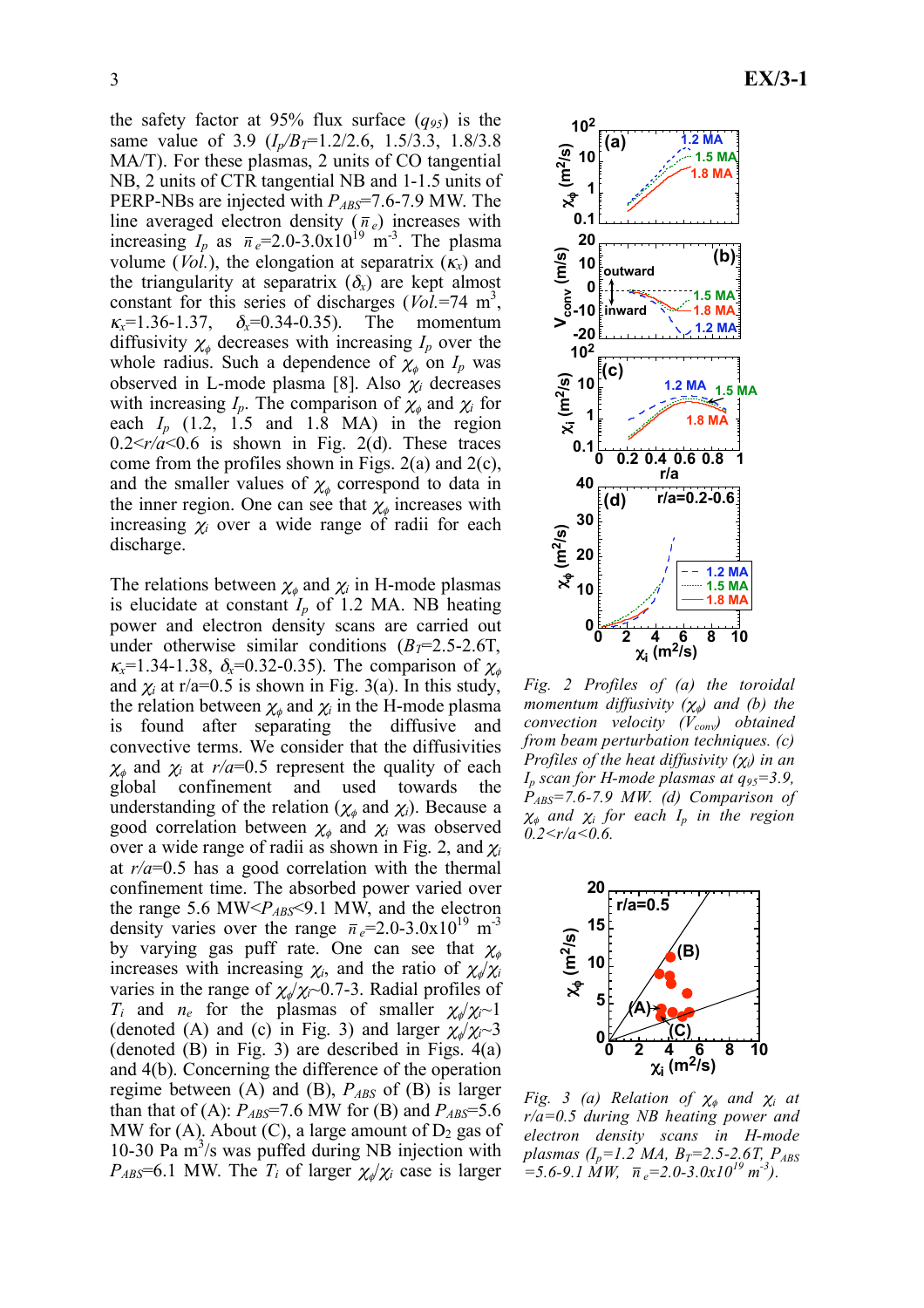than that of smaller  $\chi_{\phi}/\chi_{i}$ <sup>-1</sup> case. Such a dependence of  $\chi_{\phi}/\chi_{i}$  on  $T_{i}$ has been found systematically as shown in Fig. 4(c). The ratio of  $\chi_{a}/\chi_{i}$  at middle of plasma  $r/a=0.5$ increases with increasing *Ti*. This is because that the growth of  $\chi$  is larger than that of  $\chi_a$  as a function *Ti*. Although we examined parameter dependence of  $\chi_{\phi}/\chi_i$  using other parameters such as *ne*, the local ion pressure  $(n_i T_i)$ , the normalized collisionallity  $(v^*)$ , *\**), the normalized ion poloidal Larmor radius  $(\rho^*)$  at r/a=0.5, such a good dependence as shown in Fig. 4(c) could not obtained. In this data set, the  $T_i$  gradient at  $r/a=0.5$  is proportional to  $T_i$  at



*Fig. 4 Radial profiles of (a) the ion temperature (T<sub>i</sub>) and (b) the electron density (ne). Open squares (A) and triangles (C) indicate the plasma of smaller*  $\chi_{\phi} / \chi_{i} (\chi_{\phi} / \chi_{i} \sim 1)$ *, and solid circles (B) indicate the plasma of larger*  $\chi_{\phi}/\chi_{i}$  *case (* $\chi_{\phi}/\chi_{i}$ *-3) shown in Fig. 3. (c) Dependence of*  $\chi_{\phi}/\chi_{i}$  *on T<sub>i</sub> at r/a*=0.5.

 $r/a=0.5$ . The result shown in Fig. 4(c) is consistent with that in L-mode plasmas shown in the last IAEA [8], where  $\chi/\chi$  increases with increasing  $\beta_N$ , and then  $T_i$  linked with  $\beta_N$ .

The correlation between  $V_{conv}$  and  $\chi_{\phi}$  is also found using the same data set shown in Figs. 3 and 4. Figure 5(a) shows the correlation between -  $V_{conv}$ and  $\chi_{\phi}$  in the region 0.25<*r/a*<0.6 for each heating power and electron density. These traces come from the profiles of  $\chi_{\phi}$  and *Vconv*, and the smaller values of  $\chi_{\phi}$  correspond to those in the inner region. In the case with  $\bar{n}$   $_e=2.7-3.0x10^{19}$  m<sup>-3</sup>, D<sub>2</sub>



*Fig. 5 Correlation between*  $V_{conv}$  *and*  $\chi_{\phi}$  *(a) from the profile data in the region 0.25<r/a<0.6 for each discharge, and (b) at r/a=0.5 in H-mode plasmas. The same data set shown in Figs. 3 and4 is used.* 

gas of 10-30 Pa  $m^3$ /s was puffed during NB injection, in order to obtain the data of a high electron density regime. In the case with  $\bar{n}_e=1.9-2.2\times10^{19}$  m<sup>-3</sup>, no D<sub>2</sub> gas was puffed during NB injection. The inward convection velocity  $(V_{\text{conv}})$  increases with increasing  $\chi_{\phi}$  over a wide range of radii for lower density  $(\bar{n}_e=1.9-2.2 \times 10^{19} \text{ m}^3)$ . In the case with higher density  $(\bar{n}_e=2.7-3.0x10^{19} \text{ m}^3)$ , because  $-V_{conv}$  decreases with plasma radius in spite of  $\chi_e$  increases, the decrease of  $-V_{conv}$  with increasing  $\chi_{\phi}$  is observed. Also the correlation at fixed radius  $(r/a=0.5)$  is shown in Fig. 5(b). The inward convection velocity  $(-V_{conv})$  increases with increasing  $\chi_{\phi}$  at the fixed radius r/a=0.5, and the value of  $-V_{conv}/\chi_{\phi}$  is around 0.5 - 2 (1/m) in this data set. Parameter dependence of  $V_{conv}/\chi_{\phi}$  is area for future study, however, this finding of the correlation between  $\chi_{\phi}$  and  $V_{conv}$  can contribute to the understanding of the anomalous momentum transport [23].

#### **4. Intrinsic Rotation by Presser Gradient**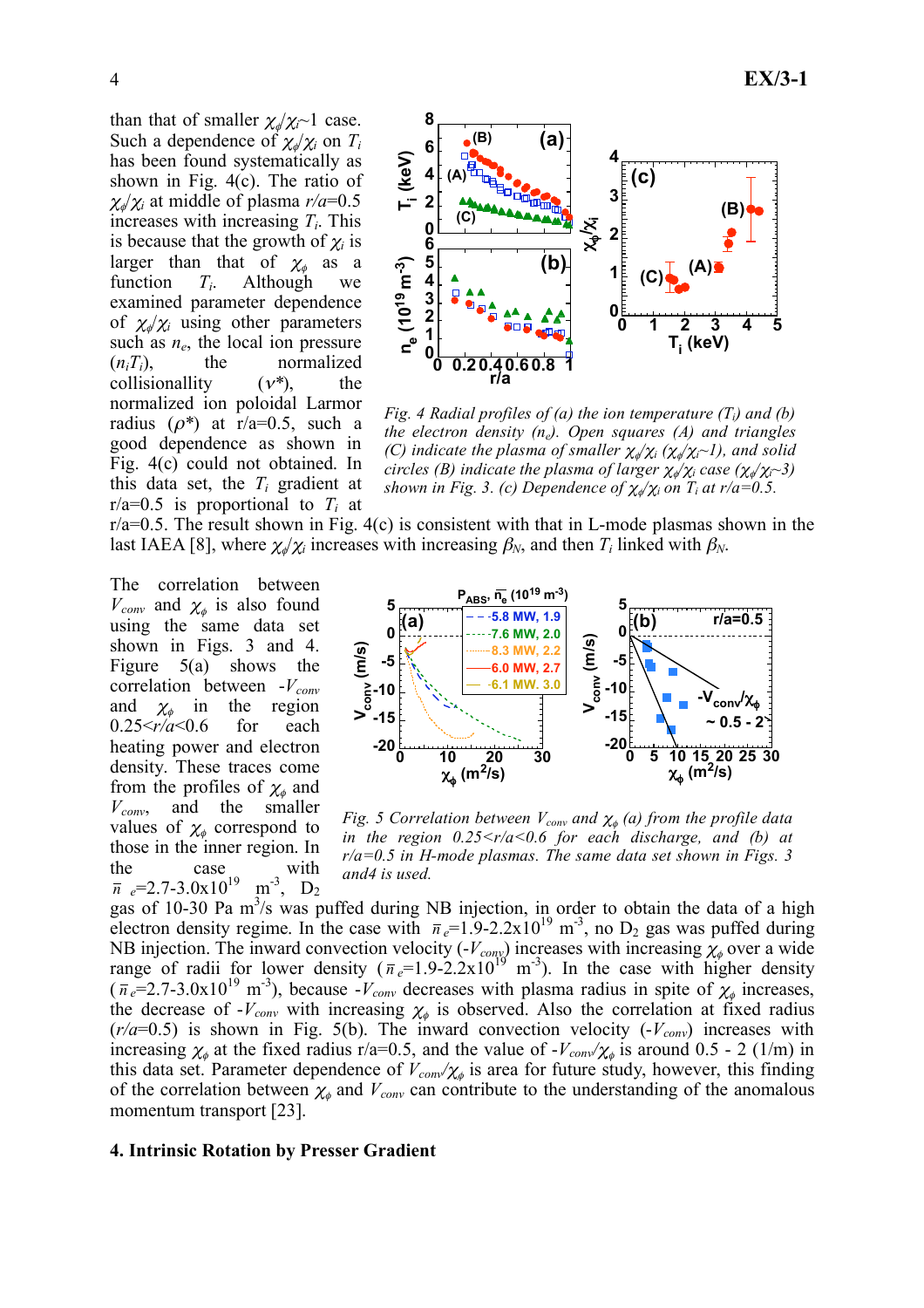The steady  $V_t$  profiles in the low  $\beta_N$  (<0.4) L-mode plasmas with and without external momentum input can be reproduced by the momentum transport equation using  $\chi_{\phi}$  and  $V_{conv}$ [7, 8]. The  $V_t$  profiles in higher  $\beta$  plasmas are investigated in this paper. Figure 6 illustrates the measured  $V_t$  profile (open circles) in an H-mode plasma ( $\beta_N$ =1.29,  $I_p$ =1.2 MA,  $B_T$ =2.6 T,  $\delta_{x}=0.33$ ,  $\kappa_{x}=1.43$ ). For these plasmas, 2 units of CO tangential NB and 2 units of PERP-NBs are injected with  $P_{ABS}$ =6.0 MW. The solid line in Fig. 6(a) shows the calculated  $V_t$  from the momentum transport equation using  $\chi_{\phi}$  and  $V_{conv}$  with the boundary condition (setting the measured  $V_t$  equal to the calculated one at r/a~0.65) [7, 8]. The measured  $V_t$  deviates from the calculated one in the CTR-direction in the core region  $0.25 \le r/a \le 0.45$ , where a large ion pressure gradient (*gradPi*) appears as shown in Fig. 6(b). In order to investigate the relation between the increase of CTR rotation and the  $gradP_i$ , the difference between the measured  $V_t$ and the calculated one  $(\Delta V_t)$ , i.e. *the intrinsic rotation* in the region  $0.3 \le r/a \le 0.6$  is plotted against the  $gradP_i$  in various plasmas in Fig. 6(c). In this data set,  $P_{ABS}$  and torque input are scanned. The symbols denote  $\Delta V_t$  at  $r/a$ =0.3, 0.4, 0.5 and 0.6. The larger values of *gradP<sub>i</sub>* are obtained in the core region. The data in a L-mode plasma at  $\beta_N$ -0.77 is also plotted. As shown in Fig.  $6(c)$ ,  $\Delta V_t$  grows with increasing *gradP<sub>i</sub>* in all cases. This tendency is almost the same, even the direction of the  $V_t$  and the confinement are different (L-mode, H-mode, CO-, BAL-, CTR-rotating plasmas), over a wide range of  $\chi_{\phi}$ , which varies ~1-30 m<sup>2</sup>/s radially and ~1-3  $m^2$ /s (in the heating power scan) at fixed radius ( $r/a$ ~0.4). Moreover the dependence of  $\Delta V_t$  on *gradP<sub>i</sub>* has been observed in different  $I_p$  as shown in Fig. 6(d), where the same data set shown in Fig. 2 is used  $(q_{95}=3.9, I_p/B_T=1.2/2.6, 1.5/3.3, 1.8/3.8 \text{ MA/T})$ . Even in the different regime of *Ip*, the similar trace is shown. The good correlation between the local intrinsic rotation velocity and the local *gradPi* indicates that the *gradPi* causes the local CTR intrinsic rotation velocity [9].



*Fig. 6 (a) Profiles of the measured*  $V_t$  *(open circles) and the calculated one (solid line), (b) and* gradP<sub>i</sub> in the case of the H-mode plasma  $(I_p=1.2 \text{ MA}, B_T=2.8 \text{ T}, \beta_N=1.29)$ . (c) The difference *between the measured*  $V_t$  *and the calculated one*  $(\Delta V_t)$  *is plotted against the gradP<sub>i</sub> for each discharge (the CTR-rotating L-mode plasma at*  $I_p/B_T=1.5$  *MA/3.8 T, CO- and BAL-rotating H-mode plasmas at fixed*  $I_p/B_T=1.2$  *MA/2.6-2.8 T), and (d) in an*  $I_p$  *scan at fixed*  $P_{ABS}=7.6$ *-7.9 MW (the same data set in Fig. 2 is used). CTR intrinsic rotation (Vt) increases with gradPi in all cases.* 

### **5. Role of ECRF on Toroidal Rotation**

In this section, the effect of ECRF on  $V_t$  profile is discussed from the viewpoint of the intrinsic rotation by separating the effects of the change in the momentum transport and the change in the intrinsic rotation by *gradPi*. We have found that ECRF increases the CTR-rotation outside the EC deposition and increases the CO-rotation inside the EC deposition in the H-mode plasma, and the CTR-rotation propagates from the EC deposition location to edge region. In this section, BAL-NBs injected plasmas are adopted in order to exclude the influence of the change in the momentum confinement as much as possible.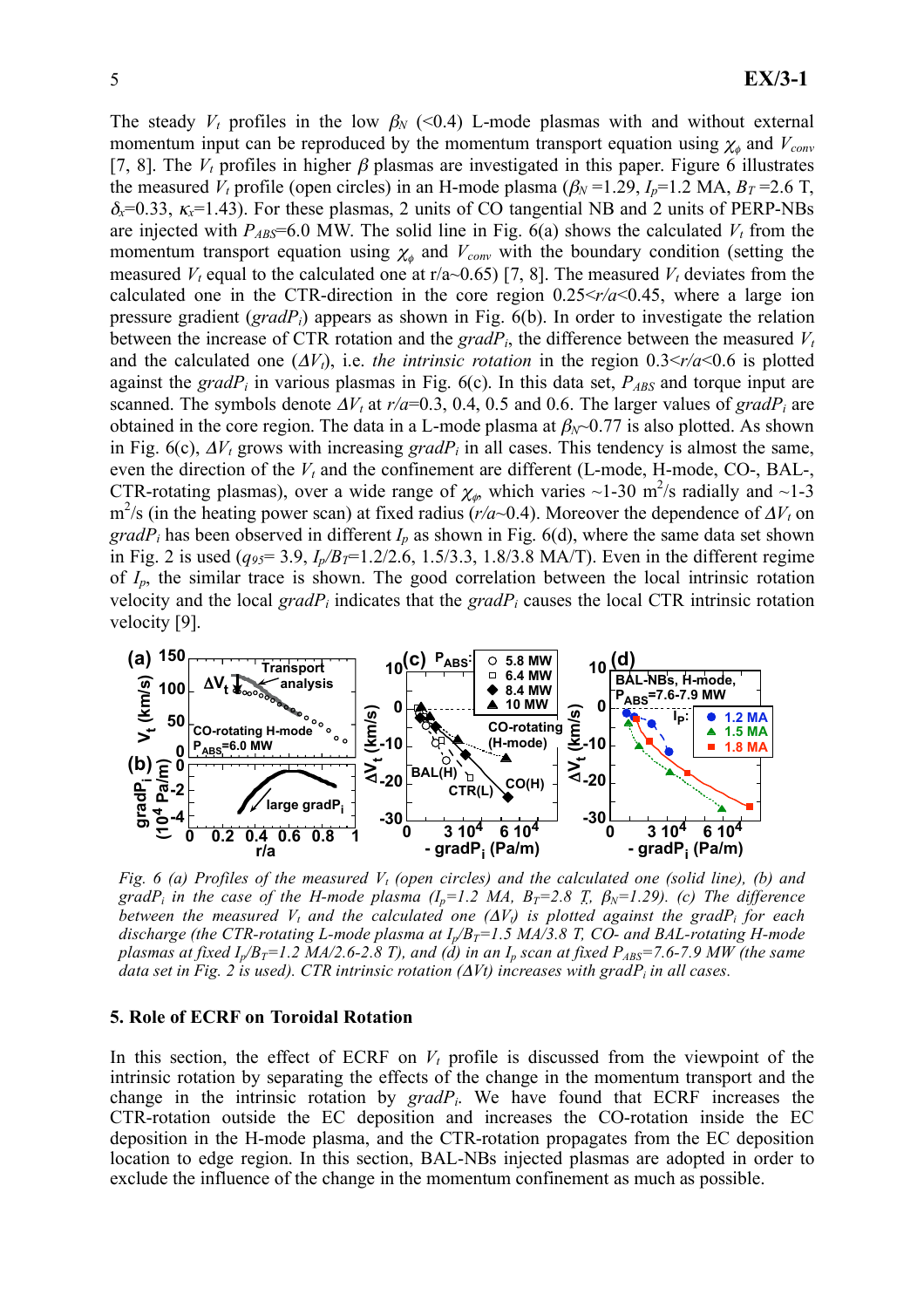The response of  $V_t$  profile is investigated in a BAL-NBs injected plasma. The main plasma parameters for this plasma are  $I<sub>p</sub>=1.0$  MA,  $B<sub>T</sub>=3.8$ T,  $\delta = 0.33$ ,  $\kappa = 1.4$  and NB heating power is 7.6 MW. Figures 7(a) and 7(b) illustrate the waveforms of  $V_t$  at r/a~0.27 and 0.38, respectively. Electron cyclotron wave of 2.7 MW is injected from  $t=10$  s, and the EC deposition is at  $r/a \sim 0.3$ . The fundamental O-mode EC wave is used in this study. The  $V_t$  at  $r/a \sim 0.27$  changes in the CO-direction, in other words, the CTR-rotation decreases. On the contrary, the  $V_t$  at  $r/a \sim 0.38$ changes in the CTR-direction. The waveforms of  $T_i$  at r/a~0.27, 0.38 and 0.43 are shown in Fig. 7(c). The  $T_i$  in core region decreases, then  $n_e$  is almost constant, therefore  $gradP_i$  inside of  $r/a~0.3$ decreases with ECRF. Radial profiles of  $\chi_i$  at  $t=9.95$  s and 10.1 s are shown in Fig. 7(d). The thermal confinement degrades with ECRF.

Figure 8(a) shows the  $V_t$  profiles at t=9.95 s and 10.1 s in Fig. 7, and the difference in  $V_t$  between t=9.95 s and 10.1 s, i.e. the change in the measured  $V_t$  with ECRF, is plotted as solid circles and dotted line in Fig. 8(b). The measured  $V_t$  in the region  $0.2 \le r/a \le 0.3$  changes in the CO-direction, on the other hand, the measured  $V_t$ 

in the region  $0.3 \le r/a \le 0.6$ changes in the CTR-direction. The changes of  $V_t$  are caused by some factors. Firstly, the momentum transport coefficients  $(\chi_{\phi}$  and  $V_{conv})$ affect the  $V_t$  profile [8], and these coefficients can vary with ECRF as  $\chi_i$  shown in Fig. 7(d). Secondly, the intrinsic rotation driven by *gradPi* changes because *gradPi* degrades with ECRF. After subtracting these two factors from the changes in measured  $V_t$  with ECRF (solid circles and dotted line in Fig. 8), we can estimate

6 **EX/3-1** 



*Fig. 7 Waveforms of (a)*  $V_t$  *at r/a~0.27, (b) Vt at r/a~0.38, and (c) Ti at r/a~0.27, 0.38, 0.43. ECRF is injected at t=10 s, the input power is 2.7 MW and the deposition location is at r/a~0.3. (d) Profile of*  $\chi_i$  at  $t=9.95$  s and 10.1 s.  $(I_p=1.0 \text{ MA}, B_T=3.8 \text{ T},$  $\delta = 0.33$ ,  $\kappa = 1.4$  and NB power is 7.6 MW).



*Fig. 8 (a) Profiles of the measured*  $V_t$  *at t*=9.95 *s and 10.1 s in Fig. 7. (b) Change in V<sub>t</sub> with ECRF (solid circles and dotted line). Dashed line indicates the change in the intrinsic rotation by gradP<sub>i</sub>* (predicted by the change in gradP<sub>i</sub>,  $\chi_{\phi}$  and  $V_{conv}$  with *ECRF). Solid line shows the difference in two lines, and means the intrinsic rotation by ECRF.* 

the part of the intrinsic rotation driven by ECRF. In order to evaluate the intrinsic rotation driven by ECRF, we estimate the effects of the momentum transport and the intrinsic rotation by  $gradP_i$  on  $V_t$  profile as follows.

The change in the momentum transport is estimated in a similar experimental condition  $(I_p=1.0 \text{ MA}, B_f=3.8 \text{ T}, \text{ NB heating power is 9.4 MW}, \text{ EC power is 2.1 MW}.$  It is found that the momentum transport degrades with ECRF as shown in Figs.  $9(a)$  and (b). However the  $V_t$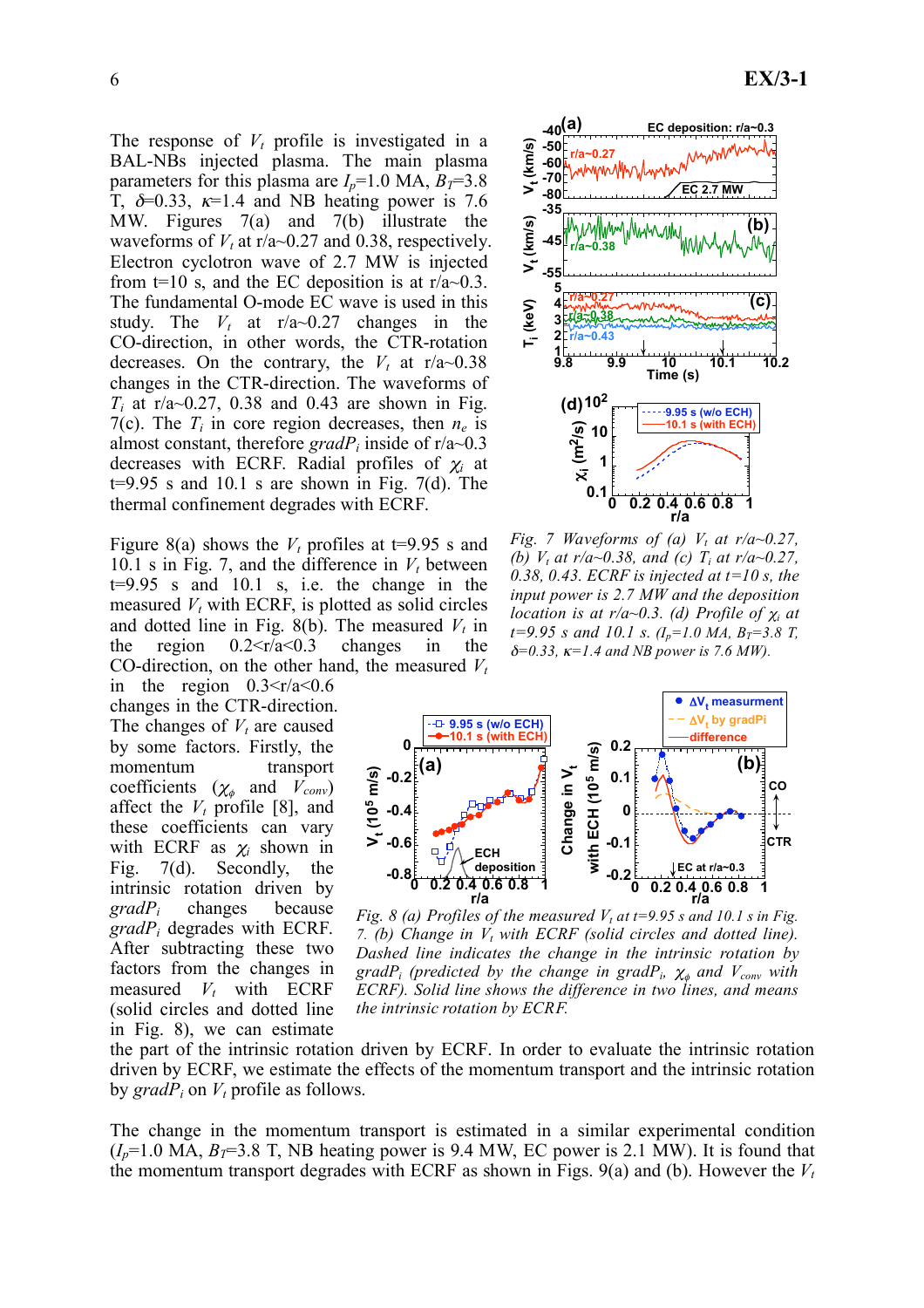profile reproduced by  $\chi_{\phi}$  and  $V_{conv}$ hardly changes in the region  $0.4 \le r/a \le 0.7$  because of the BAL-NB injection. The  $V_t$  at  $r/a < 0.3$  is tend to change in the CTR-direction, and the direction is opposite to the measurement as shown in Fit. 8. Because the absorbed power of CO-NBs is slightly larger than that of CTR-NBs, the torque input in core region is slightly positive (CO-direction). The flatness of the reproduced  $V_t$  at  $r/a > 0.3$  comes from the degradation of



*Fig. 9 Profiles of (a)*  $\chi_{\phi}$  *and (b)*  $V_{conv}$  *and (c) calculated*  $V_t$ *in the case with and without ECRF.* 

momentum transport with the slight CO torque input in the core region.

The change in the intrinsic rotation by *gradPi* is also estimated from the relation between the intrinsic rotation and *grad* $P_i$  (see section 4) in a similar experimental condition  $(I_p=1.0 \text{ MA})$ ,  $B_7=3.8$  T, NB heating power is 9.4 MW, EC power is 2.1 MW). The dashed line in Fig. 8(b) shows the change in the intrinsic rotation by *gradPi*. The degradation of *gradPi* increases the CO-rotation (reduce the CTR-rotation) and its region is mainly inside of  $r/a \sim 0.4$ . Thus, the increase of CTR-rotation in the region  $0.4 \leq r/a \leq 0.6$  can not be explain by the change in *gradP<sub>i</sub>* and the momentum transport. The difference between the change in measured  $V_t$  with ECRF (dotted line) and the change in the intrinsic rotation by  $gradP_i$  (dashed line) is plotted as solid line in Fig. 8(b). Even the effects of the momentum transport and *gradPi* are considered, we can conclude that ECRF yields the CTR-intrinsic rotation outside the EC deposition position  $(r/a > 0.3$  in Fig. 8).

In order to clarify the region where the CTR-rotation increases with ECRF, the EC deposition scan is demonstrated. Figure 10(a) shows the change in measured  $V_t$  with ECRF for each EC deposition:  $r/a \sim 0.3$ , 0.45 and 0.6. The main plasma parameters for these plasmas are the same as



*Fig. 10 Profiles of (a)*  $\chi_{\phi}$  *and (b)*  $V_{conv}$  *and (c) calculated*  $V_t$  *in the case with and without ECRF.* 

that in Fig. 8 ( $I_p$ =1.0 MA,  $B_T$ =3.8 T,  $R$ =3.4 m,  $a$ =0.9 m,  $\delta$ =0.33,  $\kappa$ =1.4 and NB heating power is 7.5 MW). The EC power is 2.7 MW for  $r/a$  $\sim$ 0.3 and 0.45 deposition, and 2.1 MW for r/a~0.6 deposition. The region, where the CTR-rotation increases, varies with the EC deposition: the increase of the CTR-rotation is observed outside the EC deposition location and the increase of the CO-rotation is observed inside the EC deposition location. The time, when the CTR-rotation starts, is plotted against the plasma minor radius as open circles in Fig. 10(b). The time, when the CO-rotation starts, is also plotted as open squares. On can see, the CTR-rotation starts around the EC deposition location and propagates to the edge region. Such phase delay of the CO-rotation is not clear in this plasma. These results mean that ECRF itself increases the CTR-rotation outside the EC deposition location and increases the CO-rotation inside the EC deposition location. The propagation time is about 5 m/s in the region 0.4 < r/a < 0.6 and is comparable to  $\chi_{\phi}$  at r/a ~ 0.5 shown in Fig. 9(a).